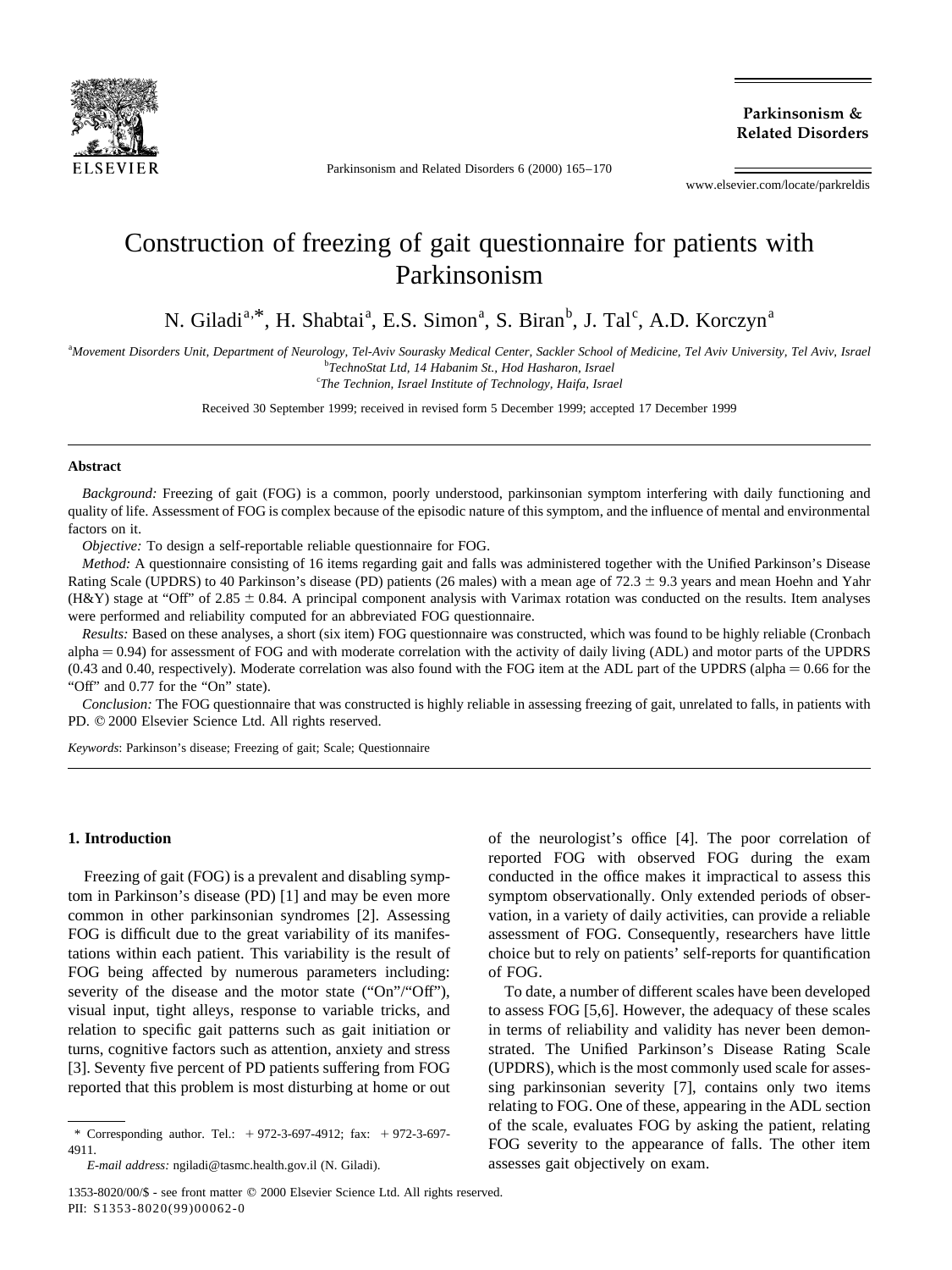Because of the repercussions of FOG on patients' function and quality of life it is important to assess this symptom more comprehensively. Therefore, we set out to construct Gait and Falls Questionnaire that will be both reliable and comprehensive to assess gait symptoms and falls.

#### **2. Subjects and method**

We constructed a questionnaire containing 16 questions about gait and falls. This questionnaire was administered to 40 patients (26 males) with PD diagnosed according to the United Kingdom Brain Bank clinical criteria [8], being treated at the Movement Disorders Unit of the Tel Aviv Sourasky Medical Center in Israel. Patients with dementia according to DSM IV criteria were excluded. The mean age was  $72.3 \pm 9.3$  years (mean  $\pm$ SD; range: 44–87). Mean disease duration was  $7.6 \pm 6.3$  years (range: 1–24) and mean Hoehn & Yahr (H&Y) [9] stage at the "off" state was  $2.85 \pm 0.84$  (range: 1.5–5). The mean total UPDRS score at the best state was  $54.7 \pm 18.8$  (range: 25–107) for the group of patients assessed.

Twenty-two patients experienced FOG, eight had motor fluctuations. Thirty-six patients were taking levodopa treatment while three patients had never been treated with any anti-parkinsonian medications.

#### *2.1. Assessment measure*

The detailed gait and falls questionnaire (see Appendix A) consisted of 16 items assessing the following areas:

- 1. gait in daily living;
- 2. frequency and severity of FOG;
- 3. frequency of festinating gait and its relation to falls;
- 4. frequency and severity of falls.

Responses to each item were on 5-point scales where a score of 0 indicated absence of the symptom, while 4 indicated the most severe stage. Thus, the information obtained from these items could be treated statistically as interval level data.

#### *2.2. Assessment procedure*

The gait and falls questionnaire, the four parts of the UPDRS and the H&Y staging were administered to each patient during a single session. The assessment was conducted by a movement disorders specialist, who asked the patients each question, ensuring that the subjects understood each item. We used the term "feet glued to the ground" to explain FOG (Appendix A, item 4) and "accelerated, short stepped gait" to clarify festination (item 15). Where required, the physician demonstrated freezing or festinating. The questionnaire and parts I, II and IV of the UPDRS were completed during the "On" or best state. Motor examination (part III of UPDRS) was always

performed at "On" state, and for the eight patients who experienced motor fluctuations also during "Off" prior to their first morning dose.

#### *2.3. Statistical analyses*

## *2.3.1. Scale construction*

A principal component analysis (PCA) with Varimax rotation was conducted on the 16 interval scale items of the gait and falls questionnaire. Item analyses were performed and reliabilities computed for the scale suggested by the principal component with the highest eigenvalue.

## *2.3.2. Relation between UPDRS and gait and falls questionnaire*

The total score on the gait and falls questionnaire (GFQ) was correlated with UPDRS total score and relevant subscores. In addition, the GFQ was correlated with UPDRS items relating to freezing, gait and falling.

## **3. Results**

#### *3.1. Scale construction*

A PCA of the 16 interval level items from the extended gait and falls questionnaire (Appendix A) revealed one large component consisting of 10 items (Appendix A—marked with asterisk) accounting for 58.6% of the variance. The remaining two components with eigenvalues over 1.0 accounted for very little variance relative to the first component (11.3 and 7.1%, respectively). In addition, the scales suggested by these two components correlated highly with that suggested by the first principal component. Consequently, only one questionnaire was constructed for assessing FOG.

Reliability and item analyses were computed on the 10 items whose highest loadings were on the first principal component. A Cronbach alpha reliability of 0.96 emerged, which is extremely high in the context of self-report measures. Item analyses indicated that exclusion of any one item from the questionnaire would not reduce alpha to below 0.96.

A scale consisting of six items was chosen based on statistical criteria (item–total correlations) and content (medical considerations) (Appendix A—marked by italics; Appendix B). The items chosen are all related to FOG and walking. We excluded all items related to falls and festination (unmarked items). Reliability analysis revealed this questionnaire to be highly reliable (Cronbach alpha  $= 0.94$ ). Thus, by reducing the size of the extended GFQ by 10 questions, reliability was little affected. The scale consisting of these six items was chosen as the final FOG questionnaire (FOGQ) (Appendix B).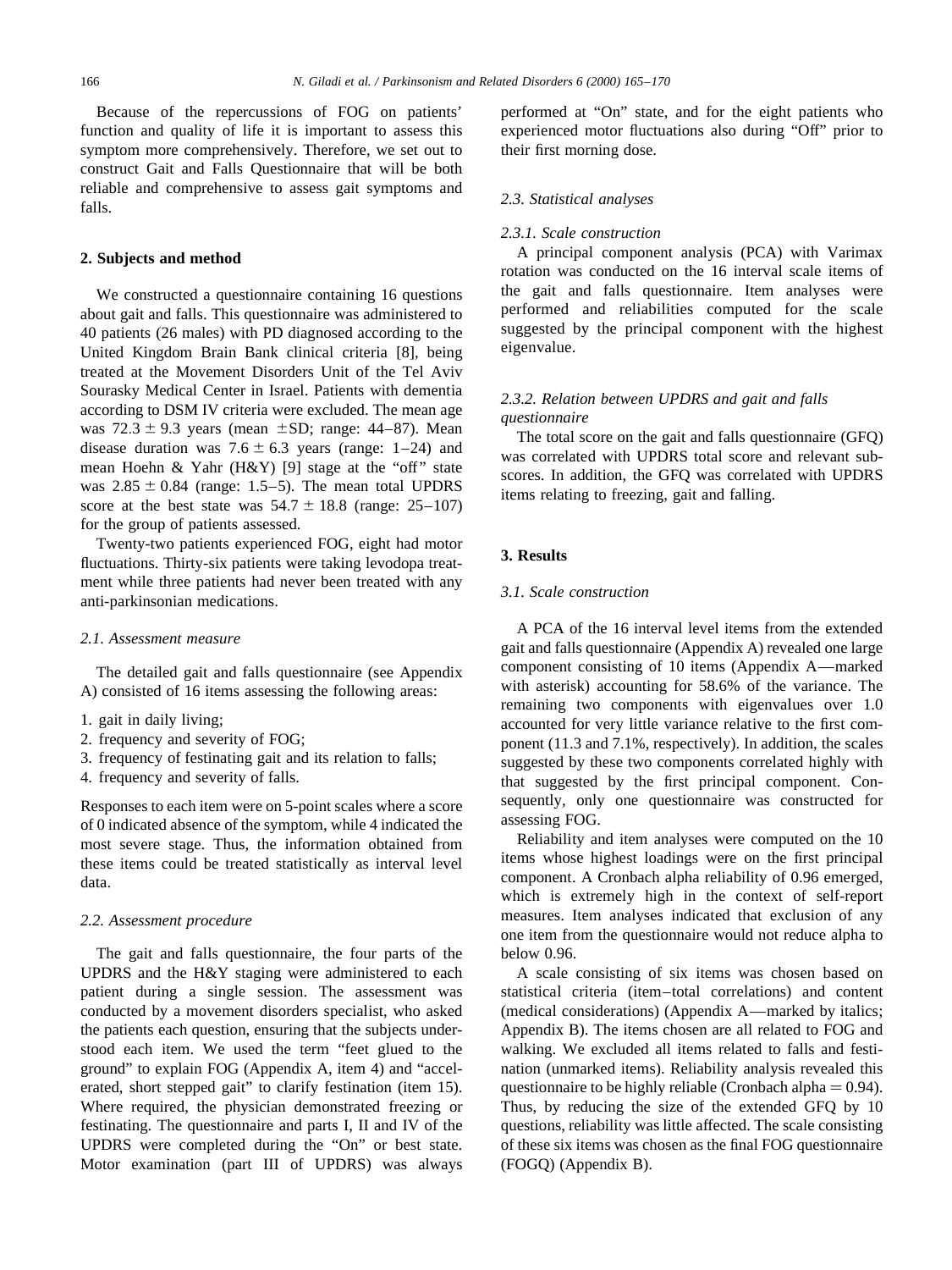Table 1

|                           | <b>UPDRS:</b> Total score | <b>UPDRS:</b> Mental | <b>UPDRS: ADL</b> | <b>UPDRS: Motor</b> | Hoehn<br>&Yahr |
|---------------------------|---------------------------|----------------------|-------------------|---------------------|----------------|
| Pearson correlation       | 0.48                      | 0.05                 | 0.43              | 0.40                | 0.66           |
| Significance <sup>*</sup> | p < 0.01                  | $p = 0.08$           | p < 0.01          | p < 0.01            | p < 0.01       |

Relationship between the FOGQ and UPDRS sub-scales and Hoehn &Yahr (UPDRS, Unified Parkinson's Disease Rating Scale; ADL, Activity of Daily Living; FOGQ, Freezing of gait Questionnaire)

 $*$  Significance was assessed by 2 tailed tests.

#### *3.2. Relation between UPDRS and FOGQ*

The total score on the FOGQ was correlated with UPDRS total score and relevant sub-scale scores. In addition, the FOGQ was correlated with UPDRS items relating to FOG and falling.

High FOGQ values were related to disease severity. As can be seen in Table 1, all but the UPDRS mental subscale show at least a moderate correlation with the FOGQ. The correlation between the FOGQ and H&Y staging was highest.

Table 2 presents correlations between the FOGQ and those items in the UPDRS that are assumed to be related to the freezing phenomenon in PD. Not surprisingly, the strongest relationship of the FOGQ was observed with the "Freezing of Gait" items ("On" and "Off") of the ADL part in the UPDRS. Moderate correlations were found with the "falling" and "walking" items in the ADL part, and with the "postural reflexes" item in the motor part of the UPDRS. We observed higher correlations between the FOGQ and the "falling", "walking", "postural reflexes" and "gait" items at "Off" than at "On" state. In contrast, the FOG item of the UPDRS had highest correlation with the FOGQ at "On" more than at "Off" state ( $p < 0.001$ ).

The actual relationship between the UPDRS FOG item and the FOGQ scores is presented in Table 3. There was very good correlation between the two scales in the nonfreezers and those with milder FOG. The nine cases who experienced falls in addition to FOG and as a result had three or four points on the UPDRS FOG item did not have a higher score on the FOGQ. This clearly demonstrates that the FOGQ assesses FOG severity unrelated to falls, in contrast to the UPDRS.

#### **4. Discussion**

FOG is a very disturbing and common symptom in parkinsonism with variable presentations [1,2]. The common observation that in most patients FOG is most severe out of the doctor's office or the gait lab makes it a difficult symptom to evaluate objectively [4,9]. FOG evaluation is complicated further by its episodic nature and the strong effect of behavioral factors as well as its response to "motor tricks" [10,11].

In the present study we have constructed and validated a new FOGQ. Taking into account the above dilemmas regarding FOG assessment we believe that this is the correct way to assess FOG. The FOGQ was found to be highly reliable assessing FOG with only moderate correlation with the UPDRS sub scales (ADL or motor) or related items.

Falls during a freezing episode may be a manifestation of the freezing episode, may be caused by a challenge to postural reflexes, or due to the exaggerated effort of the patient to overcome the freezing episode by making small rapid steps while standing on the toes, leaning forward. This common strategy might lead to festinating gait and falls due to inappropriate positioning of the center of gravity.

We chose to use a time scale as reflection of FOG severity where a freezing episode of  $1-2$  s in duration will be conceptualized as mild/not disturbing episode  $+1/4$ . In contrast a freezing episode lasting more than 30 s will be understood by the patient as a very severe and disabling episode. From administering the questions to many patients prior to the performance of this study, we had good basis to believe that patients can differentiate between a very brief 1–2 s episode, a longer but still short 3–10 s, moderate in severity of  $11-30$  s and very unabling  $>30$  s episode. We believe such a duration scale should not be taken literally, but as a subjective tool.

Our present study supports the clinical impression that falls are not necessarily a result of severe FOG but an associated symptom. We found no relationship between FOG or falling scores on gait and falls questionnaire, and only moderate correlation between FOGQ and falls-related items in the UPDRS. Therefore, we believe that FOG severity is assessed better by the FOGQ than by UPDRS-FOG item. It should be noted that the questions regarding festinating gait detracted from the original scale after applying the PCA and creating a shorter questionnaire with only 10 items. This can be interpreted as a poor relationship between FOG and festinating gait, despite the fact that they are two classic parkinsonian disturbances of gait locomotion. Taking this observation one step further, one can speculate that festinating gait and FOG have different pathophysiology.

In conclusion, we have constructed a reliable and simple to use questionnaire that assesses freezing of gait in parkinsonian patients, which can be used in future clinical trials of FOG assessment.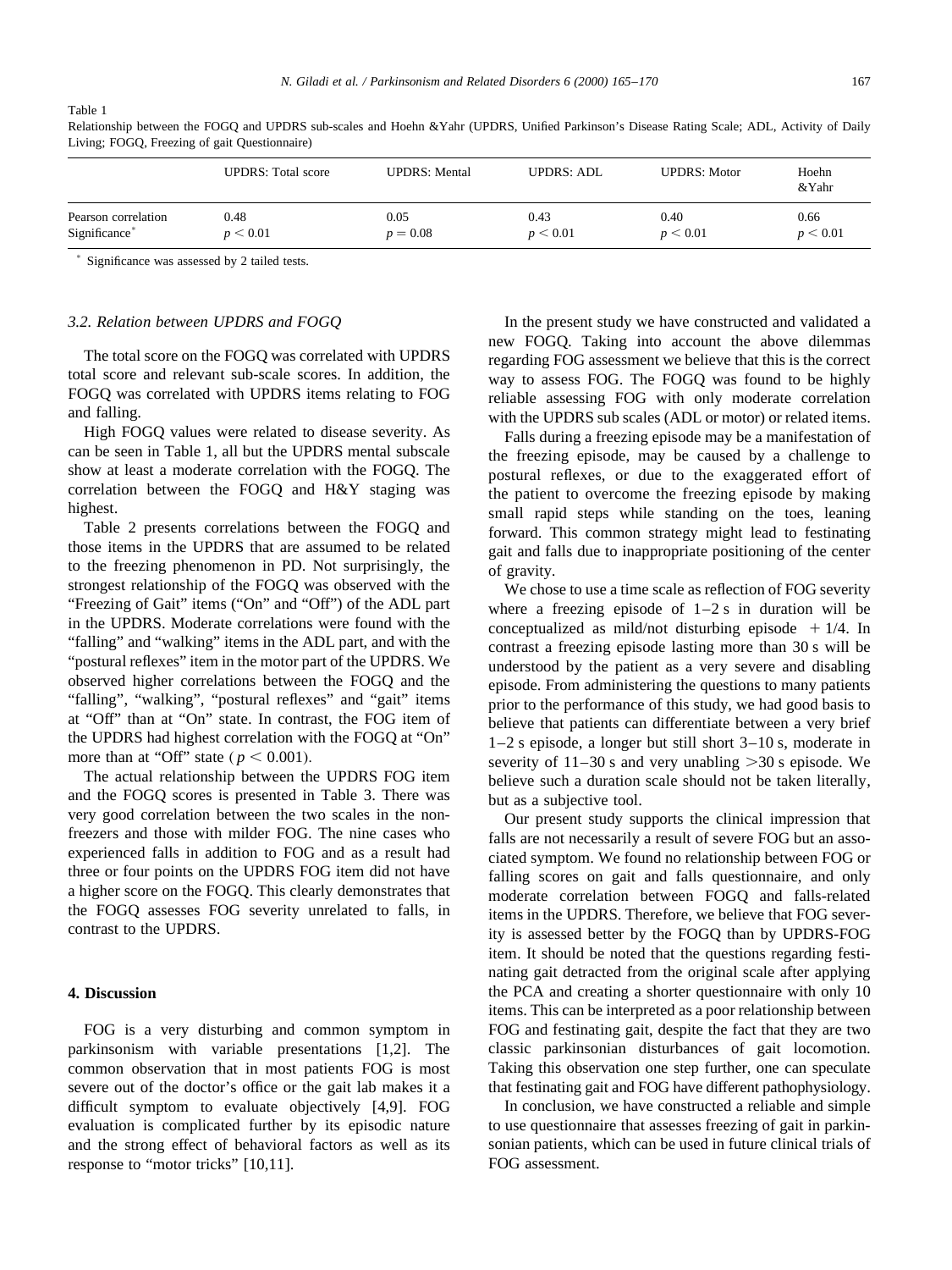| Correlations between UPDRS items and the FOGQ in 40 patients with Parkinson's disease (ADL, Activity of Daily Living; UPDRS, Unified Parkinson's Disease Rating Scale; Postural, Postural reflexes; FOG,<br>Freezing of Gait; FOGQ, Freezing of Gait Questionnaire)<br>Table 2 |           |                            |       |      |       |      |                                                                                      |              |       |      |       |
|--------------------------------------------------------------------------------------------------------------------------------------------------------------------------------------------------------------------------------------------------------------------------------|-----------|----------------------------|-------|------|-------|------|--------------------------------------------------------------------------------------|--------------|-------|------|-------|
| <b>UPDRS</b>                                                                                                                                                                                                                                                                   |           | ADL                        |       |      |       |      |                                                                                      | <b>MOTOR</b> |       |      |       |
|                                                                                                                                                                                                                                                                                |           | Falling "On" Falling "Off" |       |      |       |      | FOG "On" Valking "On" Walking "Off" Postural "On" Postural "Off" Gait "On" Gait "On" |              |       |      |       |
| Pearson correlation                                                                                                                                                                                                                                                            | FOGQ 0.27 |                            | 0.56  | 0.77 | 0.66  | 0.21 | 0.63                                                                                 | 0.28         | 0.64  | 0.18 | 0.64  |
| tailed $p$ -value) <<br>Significance (2-                                                                                                                                                                                                                                       | FOGO      | 0.09                       | 0.001 |      | 0.001 | 0.20 | 0.001                                                                                | 0.08         | 0.001 | 0.25 | 0.001 |

Table 2

#### Table 3

The relationships between the FOGQ and the FOG item on the ADL part of the UPDRS (FOG, Freezing of Gait), (FOGQ, Freezing of Gait Questionnaire), (UPDRS, Unified Parkinson's Disease Rating Scale), (ADL, Activity of Daily Living), (SD, Standard deviation)

| <b>UPDRS</b><br>FOGG at best<br>or "On" state | Mean FOGO item<br>score (mean $\pm$ SD) | Number of<br>patients |
|-----------------------------------------------|-----------------------------------------|-----------------------|
| $\Omega$                                      | $0.94 \pm 0.76$                         | 22                    |
|                                               | $1.96 \pm 0.58$                         | 4                     |
| $\mathcal{D}_{\mathcal{L}}$                   | $3.30 \pm 0.54$                         | 5                     |
| 3                                             | $3.00 \pm 0.52$                         | 5                     |
| 4                                             | $3.00 \pm 0.71$                         | 4                     |
| Total                                         |                                         | 40                    |

## **Appendix A**

*A.1. Gait and Falls Questionnaire (GFQ) (<sup>1</sup> , italics)*

*A.1.1. During your best state—do you walk:*

- 0 Normally
- 1 Almost normally—somewhat slow
- 2 Slow but fully independent
- 3 Need assistance or walking aid
- 4 Unable to walk
- *A.1.2. During your worst state—do you walk<sup>1</sup>*
	- *0 Normally*
	- *1 Almost normally—somewhat slow*
	- *2 Slow but fully independent*
	- *3 Need assistance or walking aid*
	- *4 Unable to walk*

*A.1.3. Are your gait difficulties affecting your daily activities and independence?<sup>1</sup>*

- *0 Not at all 1 Mildly*
- *2 Moderately*
- *3 Severely*
- *4 Unable to walk*

*A.1.4. Do you feel that your feet get glued to the floor while walking, making a turn or when trying to initiate walking (freezing)?<sup>1</sup>*

- *0 Never*
- *1 Very rarely—about once a month*
- *2 Rarely—about once a week*

<sup>1</sup> The 10 items marked by footnote revealed by principal component analysis to have the highest loading on the first component. Italics: items written in italics were chosen as the final/short FOG questionnaire (Appendix B).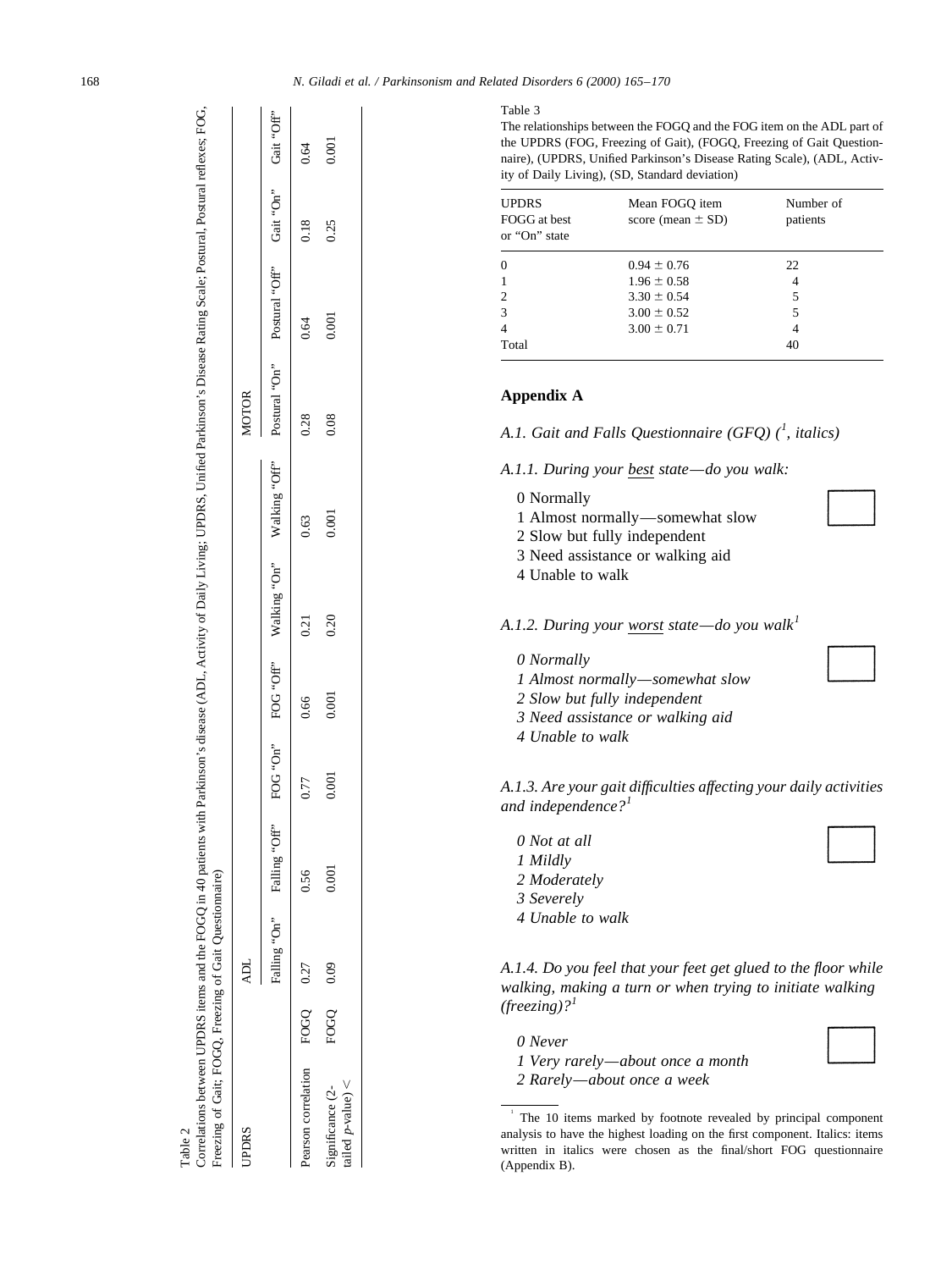- *3 Often—about once a day*
- *4 Always—whenever walking*

## *A.1.5. How long is your longest freezing episode?<sup>1</sup>*

*0 Never happened*

- *1 1–2 s*
- *2 3–10 s*
- *3 11–30 s*

*4 Unable to walk for more than 30 s*

*A.1.6. How long is your typical start hesitation episode (freezing when initiating the first step)?<sup>1</sup>*

*0 None*

- 
- *1 Takes longer than 1 s to start walking 2 Takes longer than 3 s to start walking*

*3 Takes longer than 10 s to start walking*

*4 Takes longer than 30 s to start walking*

*A.1.7. How long is your typical turning hesitation (freezing when turning* $)$ <sup>1</sup>

0 None

- 1 Resume turning in 1–2 s
- 2 Resume turning in 3–10 s
- 3 Resume turning in 11–30 s
- 4 Unable to resume turning for more than 30 s

*A.1.8. How long is your typical destination hesitation (freezing when approaching the target, such as when stepping onto a scale or approaching a chair to sit*  $down$ ?<sup>1</sup>

0 None

- 1 Resume walking in 1–2 s
- 2 Resume walking in 3–10 s
- 3 Resume walking in 11–30 s
- 4 Unable to resume walking for more than 30 s

*A.1.9. How long is your typical tight quarters hesitation (freezing when attempting to get through narrow space such as a doorway)?<sup>1</sup>*

0 None

- 1 Resume walking in 1–2 s
- 2 Resume walking in 3–10 s
- 3 Resume walking in 11–30 s
- 4 Unable to resume walking for more than 30 s

# *A.1.10. How long is your typical freezing episode while walking on straight?<sup>1</sup>*

- 0 None
- 1 Resume walking in 1–2 s
- 2 Resume walking in 3–10 s
- 3 Resume walking in 11–30 s
- 4 Unable to resume walking for more than 30 s

*A.1.11. How long is your typical freezing episode during stressful time-demanding situations, such as when the telephone rings, at elevators or street crossing?<sup>1</sup>*

- 0 None
- 1 Resume walking in 1–2 s
- 2 Resume walking in 3–10 s
- 3 Resume walking in 11–30 s
- 4 Unable to resume walking for more than 30 s

#### *A.1.12. How often do you fall?*

- 0 Never
- 1 Very rarely—about once a year
- 2 Rarely—about once a month
- 3 Often—about once a week
- 4 Very often—once a day or more

## *A.1.13. How often do you fall when standing?*

- 0 Never
- 1 It happened once or twice
- 2 It happened 3–12 times in the last 6 months
- 3 More than once a week
- 4 Whenever trying to walk unassisted

*A.1.14. How often do you fall because of freezing episodes?*

- 0 Never
- 1 It happened once or twice
- 2 It happened 3–12 times in the last 6 months
- 3 More than once a week
- 4 Whenever trying to walk unassisted

## *A.1.15. Do you experience festinating gait? (Festinating gait accelerated, short steps, gait)*

- 0 Never
- 1 Very rarely—about once a month
- 2 Rarely—about once a week
- 3 Often—about once a day
- 4 Whenever walking

*A.1.16. How often do you fall because of festinating gait?*

- 0 Never
- 1 It happened once or twice
- 2 It happened 3–12 times in the last 6 months
- 3 More then once a week
- 4 Whenever trying to walk unassisted